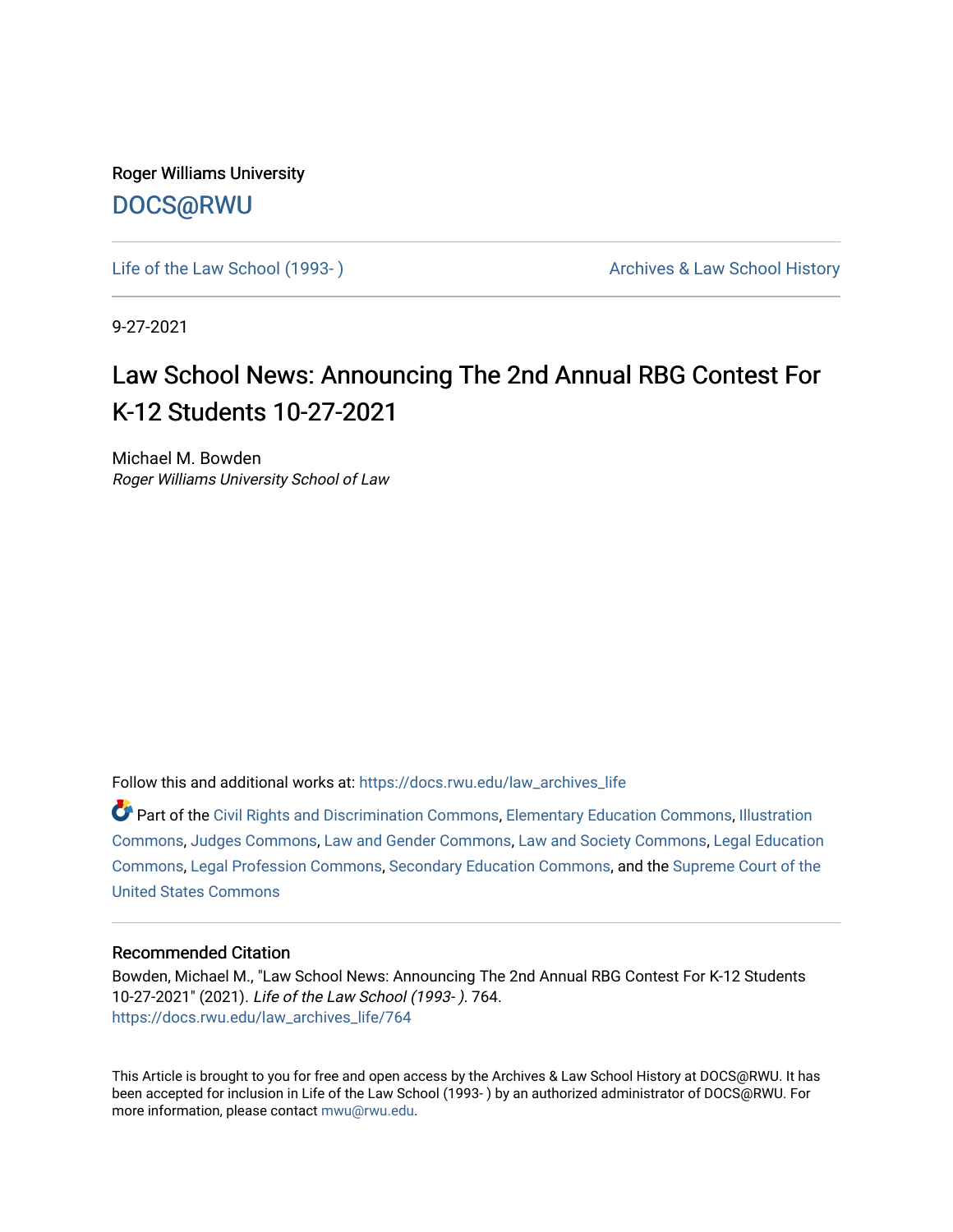## *Law School News*

## Announcing the 2nd Annual RBG Contest for K-12 Students

Rhode Island Elementary, Middle & High School students are invited to submit drawings, essays on how iconic U.S. Supreme Court Justice Ruth Bader Ginsburg has inspired them

October 27, 2021 | Michael M. Bowden



Roger Williams University School of Law, Rhode Island's only law school, is once again inviting Ocean State students from grades K through 12 to submit essays and drawings on how they have been inspired by the legacy of late Associate Justice Ruth Bader Ginsburg of the Supreme Court of the United States, who passed away in September 2020.

The winning entries will receive cash and book awards and be published in *Rhode Island Lawyers Weekly*, as well as being featured on the law school's website. All entries must be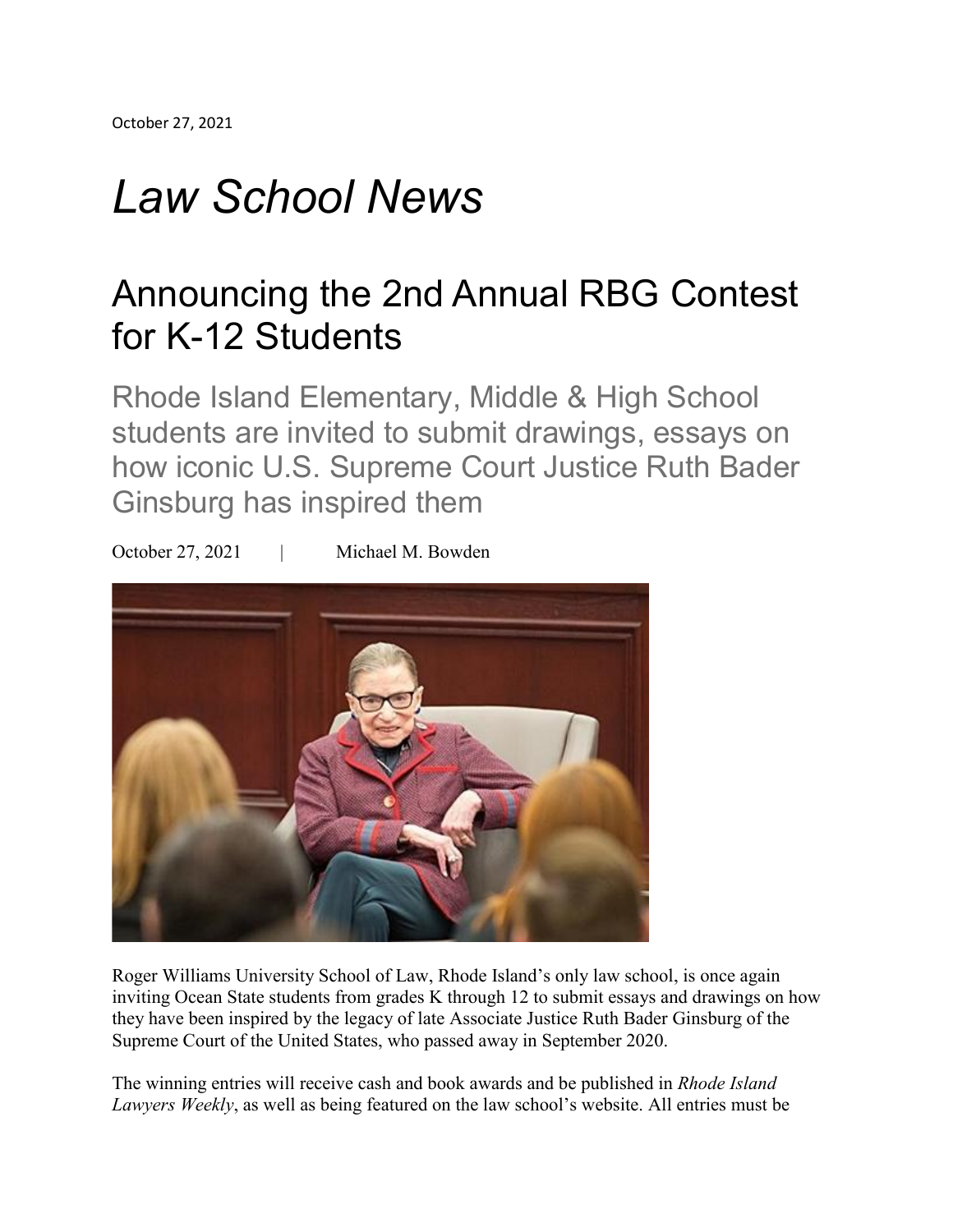received by Thursday, January 20, 2022, at 5:00 p.m. (EDT). Children of current employees or students of Roger Williams University and Roger Williams University School of Law are not eligible to participate. Children of alumni are eligible.

"Justice Ginsburg cared about equality for all people," noted RWU Law Professor Emily Sack, who advises the school's Women's Law Society. "When she started her fight for women's equality under the law, it seemed like an impossible task, but she worked hard and persisted, and made great strides for the things she believed in.

"She also knew that this is not something she could accomplish alone, and that we all have a part to play in making a better world," Sack added. "She famously said, 'Fight for things you care about, but do it in a way that will lead others to join you.' At RWU Law, we thought this essay contest would be a wonderful way for all of us, and especially our State's students, to be inspired by Justice Ginsburg's life and her call to action."

Details of the contest for each age group are as follows:

- Elementary School (Grades K-5)
	- o Create an original piece of artwork that symbolizes "How has RBG inspired me?" Artwork may not be traced or copied. Only original works will be accepted.
	- o Give your artwork a title. Place title at the top of your page.
	- o Use materials that you have. i.e., pencil, crayons, watercolor, and markers.
	- $\circ$  Paper size:  $8\frac{1}{2} \times 11$ ".
	- o Artwork submissions may be photographed or scanned and then emailed. JPEG format preferred.
	- o PRIZE: \$100 and one copy of *I Dissent: Ruth Bader Ginsburg Makes Her Mark* by Debbie Levy.
- Middle School (Grades 6-8)
	- o Create an original essay on "How has RBG inspired me"?
	- o The essay title should be at the top of page one.
	- o Limited to one page, double spaced (about 250 words)
	- o PRIZE: \$175 and one copy of *Notorious RBG Young Readers' Edition: The Life and Times of Ruth Bader Ginsburg* by Irin Carmon & Shana Knizhnik.
- High School (Grades 9-12)
	- o Create an original essay on How has RBG inspired me?
	- o The essay title should be at the top of page one.
	- o Limited to two pages, double spaced (about 500 words)
	- o Prize\$225 and one copy of *Notorious RBG: The Life and Times of Ruth Bader Ginsburg* by Irin Carmon & Shana Knizhnik.

For all categories, the essay/artwork title should be at the top of page one. Artworks may be scanned. All submissions should be emailed to  $RBGessay@rwu.edu$ . Email submissions must include the student's name, grade and school; the title of artwork or essay; and a parent or guardian's name and contact information. Entries will be reviewed by grade level, and one winning submission will be selected from each category. Mailed entries will not be considered. Judging will be conducted by members of RWU Law's Women's Law Society.